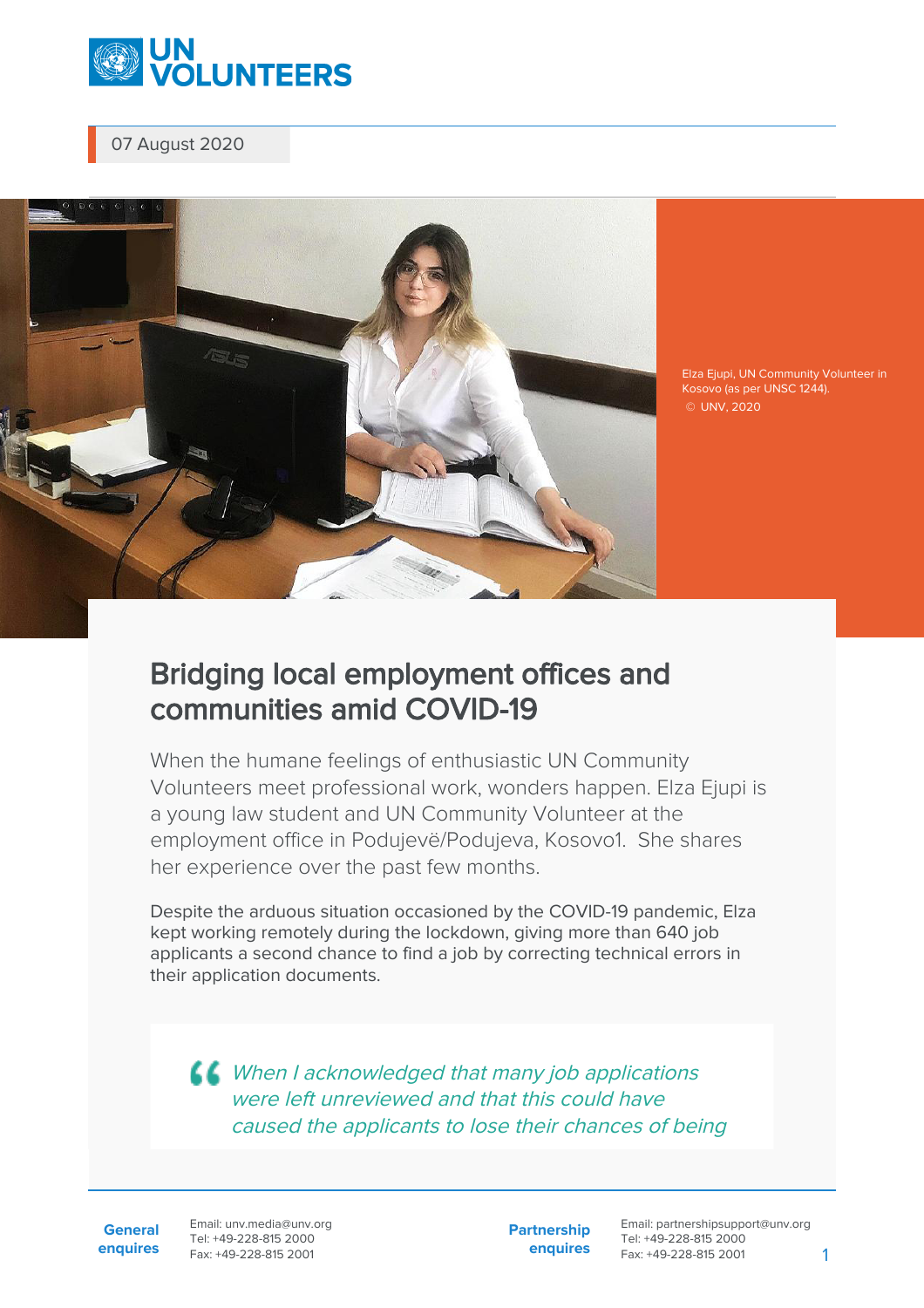

employed or to receive the emergency package offered by the institutions, I decided to step in: I took the whole batch at home, went through thousands of them and reached out to the candidates to correct their errors. The situation was not easy, but I believe that helping people should be unconditional, against all the odds. --Elza Etjupi, UN Community Volunteer

Elza was appointed seven months ago to improve outreach and assist in the delivery of public service to her peers. Her work has offered young jobseekers information to enhance their employability. Employment offices bridge the gap between job-seekers and employers, and Elza's goal is to increase job-seeker awareness about the diverse professional opportunities in Kosovo. Ultimately, she hopes to help job seekers become confident in their ability to identify their professional selves.

**C** Before starting, I wasn't fully aware of the power of an employment office as a medium for changing individuals, but working there made me understand that if you want a job and actively seek it, you will find it, and it will transform you. —Elza Ejupi

The commitment and hard work of UN Community Volunteers are inspiring. Communities, their friends, and extended family feel the positive impact, proving that volunteers are genuine change agents who can impact the lives of individuals. Nora Kelmendi, a young aspiring teacher and volunteer for the Employment Office in Mitrovicë / Mitrovica, is a perfect example. During her assignment, she relentlessly encouraged her friends to register as jobseekers and to stay active.

**General**

**enquires** Fax: +49-228-815 2001 Email: unv.media@unv.org Tel: +49-228-815 2000

**Partnership enquires**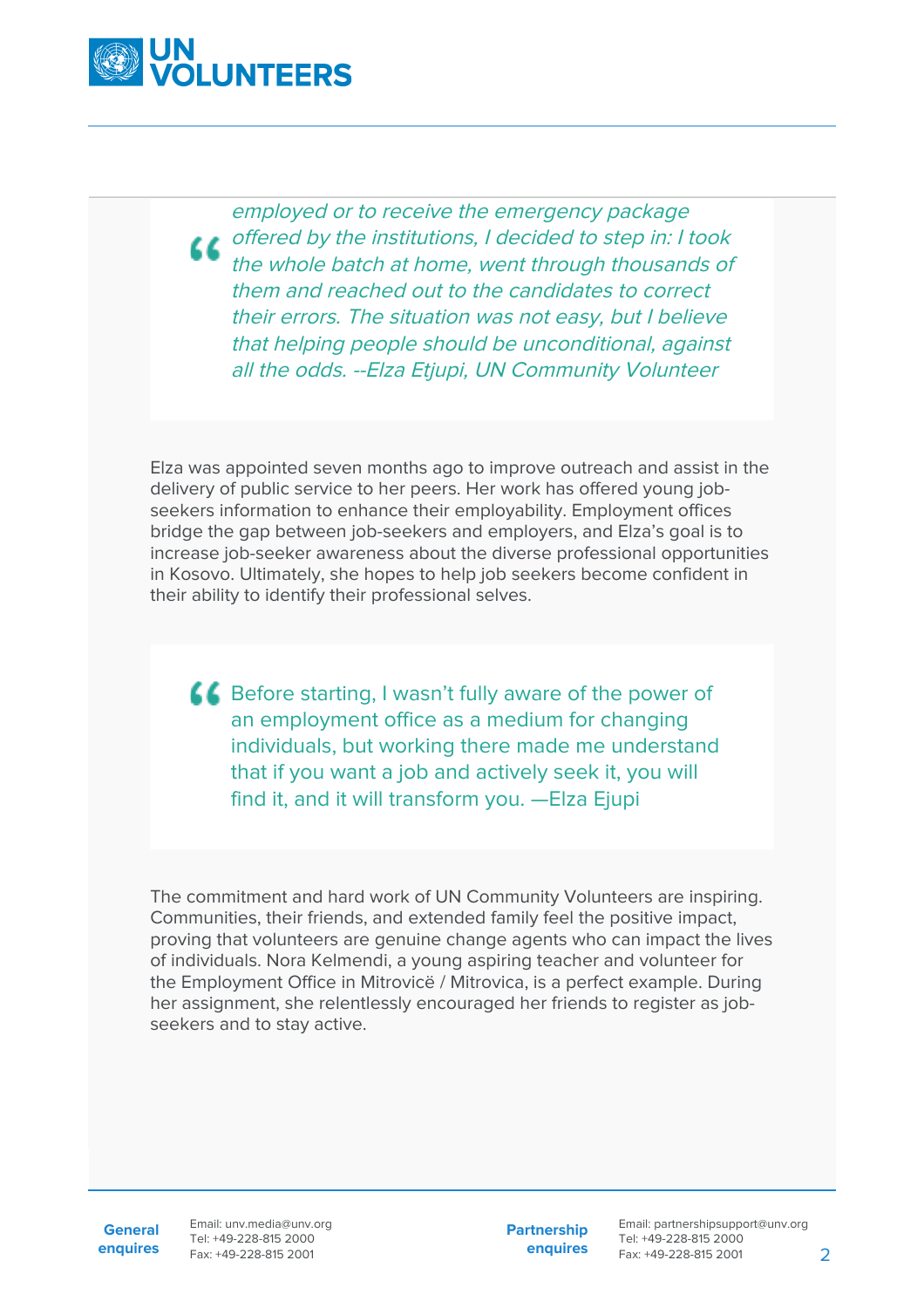



Nora Kelmendi, UN Community Volunteer, Kosovo (as per UNSC 1244). ©UNV 2020

**CC** Many of my friends were undecided. They didn't know what to do after graduation, so I advised them to come to the employment office. Seven of them found jobs in a short time. —Nora Kelmendi

Nora prides herself on increasing her peers' level of knowledge about employment opportunities and is confident, staying informed. Above all, she cherishes volunteering and is grateful to be part of the learning experience.

Of all professions out there, I have the biggest respect for volunteerism —Nora Kelmendi

**General enquires** Email: unv.media@unv.org Tel: +49-228-815 2000 Fax: +49-228-815 2001

**Partnership enquires**